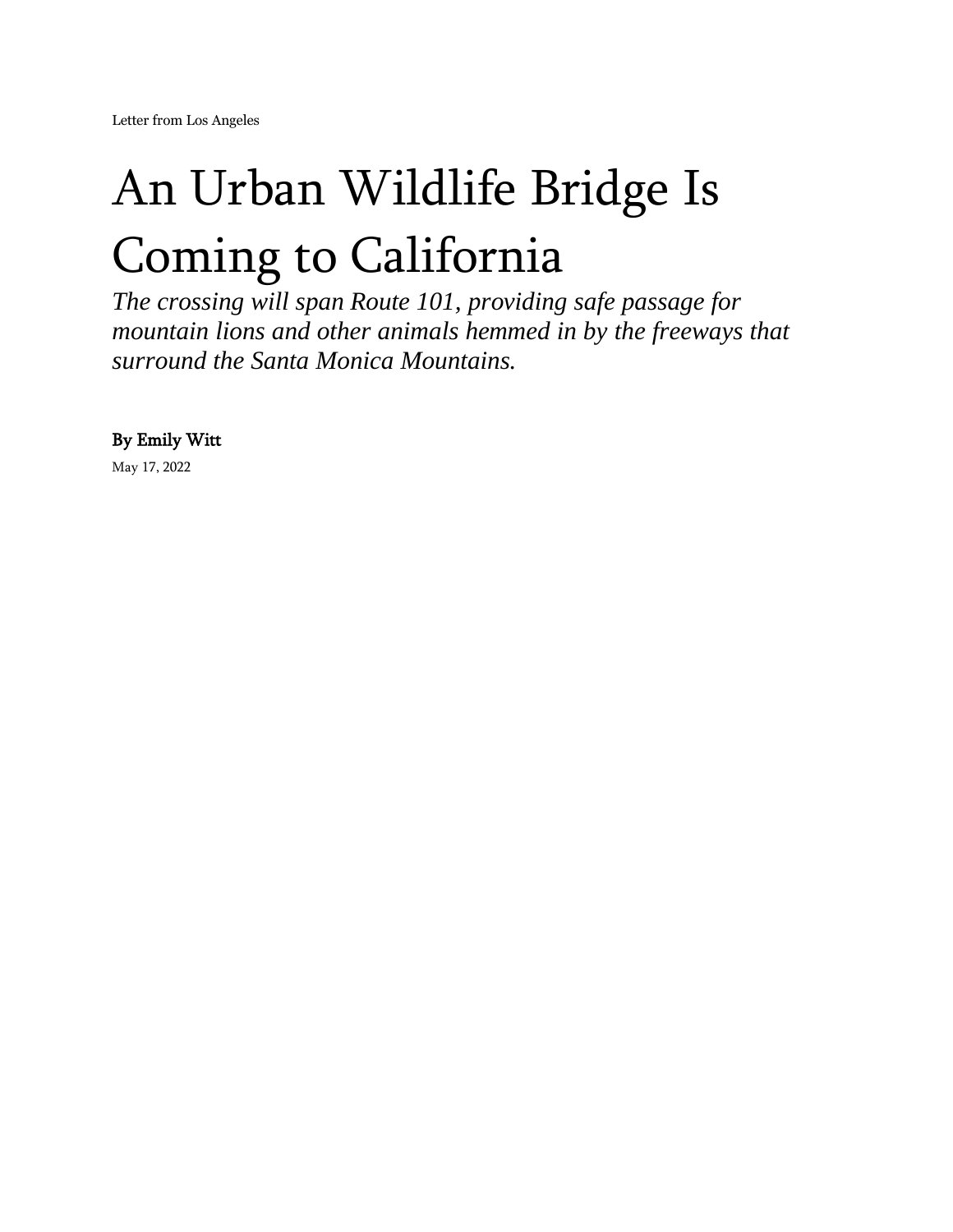

Near the location of the future Wallis Annenberg Wildlife Crossing, a volunteer for the National Wildlife Federation carries a cardboard cutout of a mountain lion known as  $P-22$ . Photograph by Mel Melcon / Los Angeles Times / Shutterstock

It was just after midnight on April 21st when the radio collar of P-97, an eighteen-month-old mountain lion, sent its last signal. P-97 had only recently separated from his mother, setting out east in the Santa Monica Mountains in search of territory to call his own. (The "P" stands for puma; the number, 97, marks how many mountain lions the National Park Service had tagged when he received the designation.) That night, P-97 reached the 405 freeway, where the parkland of Malibu and Topanga ends and the residential Westside Los Angeles neighborhoods of Brentwood, Bel Air, and Westwood begin. His body was reported to the California Highway Patrol at around one o'clock in the morning, on the southbound side of the 405, near the exit for the Getty Center. His radio collar was missing; his corpse was identified by an ear tag at the West Los Angeles Animal Shelter. Local news broadcasts rolled footage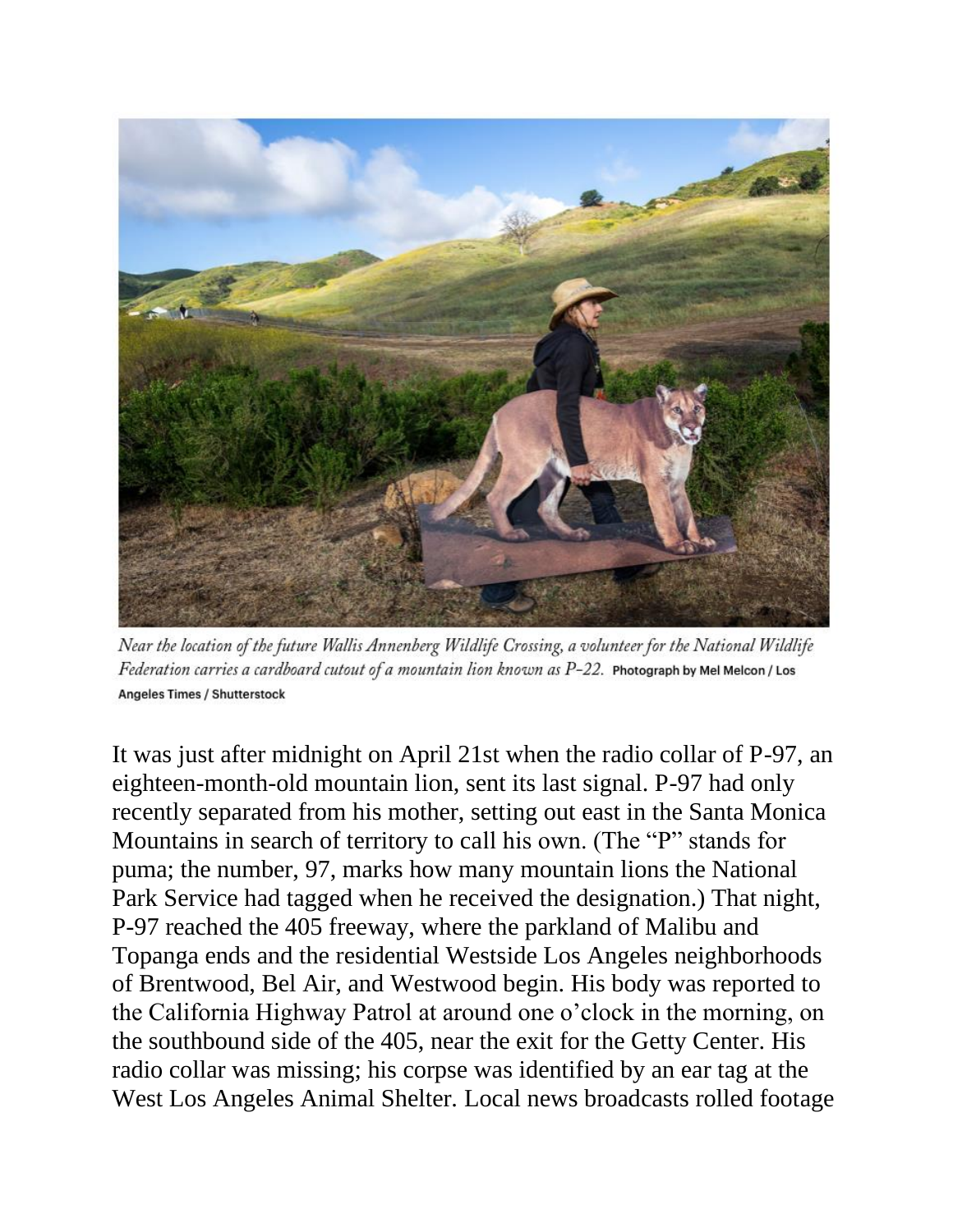of the black pads of his stilled front paws, a few trails of blood visible on the road behind them.

The following day, a group of nature enthusiasts and dignitaries gathered in a white wedding tent in the suburb of Agoura Hills. The scent of sage smoke wafted over the assembled crowd as it held a moment of silence for P-97, and for all the other mountain lions who have died trying to cross the region's freeways: P-32, who successfully traversed the 101 only to die crossing the I-5, in 2015; P-61, who successfully crossed ten lanes of the 405 near Sepulveda Pass but was killed trying to make a return trip, in 2019; P-104, who was killed in a hit-and-run on the Pacific Coast Highway in March; and more than a dozen others since the National Park Service began tracking the population, twenty years ago. The occasion of the gathering was a proposed solution: the groundbreaking on the Wallis Annenberg Wildlife Crossing, a bridge that will be landscaped with native flora and will span the 101, providing safe passage for mountain lions and other wildlife that are hemmed in by the freeways that surround the Santa Monica Mountains; the bridge will guide animals to the wild space and genetic diversity of the Simi Hills, and to the expanse of Los Padres National Forest beyond them, and vice versa. Upon completion—currently scheduled for 2025—it will be the biggest urban wildlife bridge of its kind in the world, and it is intended to serve as a model for other such projects.

It was Earth Day; it had rained the night before, and the sky was a brilliant blue over Liberty Canyon, the site of the crossing, whose hills were blanketed in yellow mustard flowers. The crossing is two hundred feet long and a hundred and sixty-five feet wide; the campaign fundraising goal is more than a hundred million dollars. It is partly funded by private donors, but construction demands the coördination of a wide array of state agencies: beneath the tent, CalTrans officials mingled with Fish and Wildlife agents and representatives of two state conservation bodies, and National Park Service rangers stood around in uniform, chatting with those whose dermatology suggested their place among the donor class.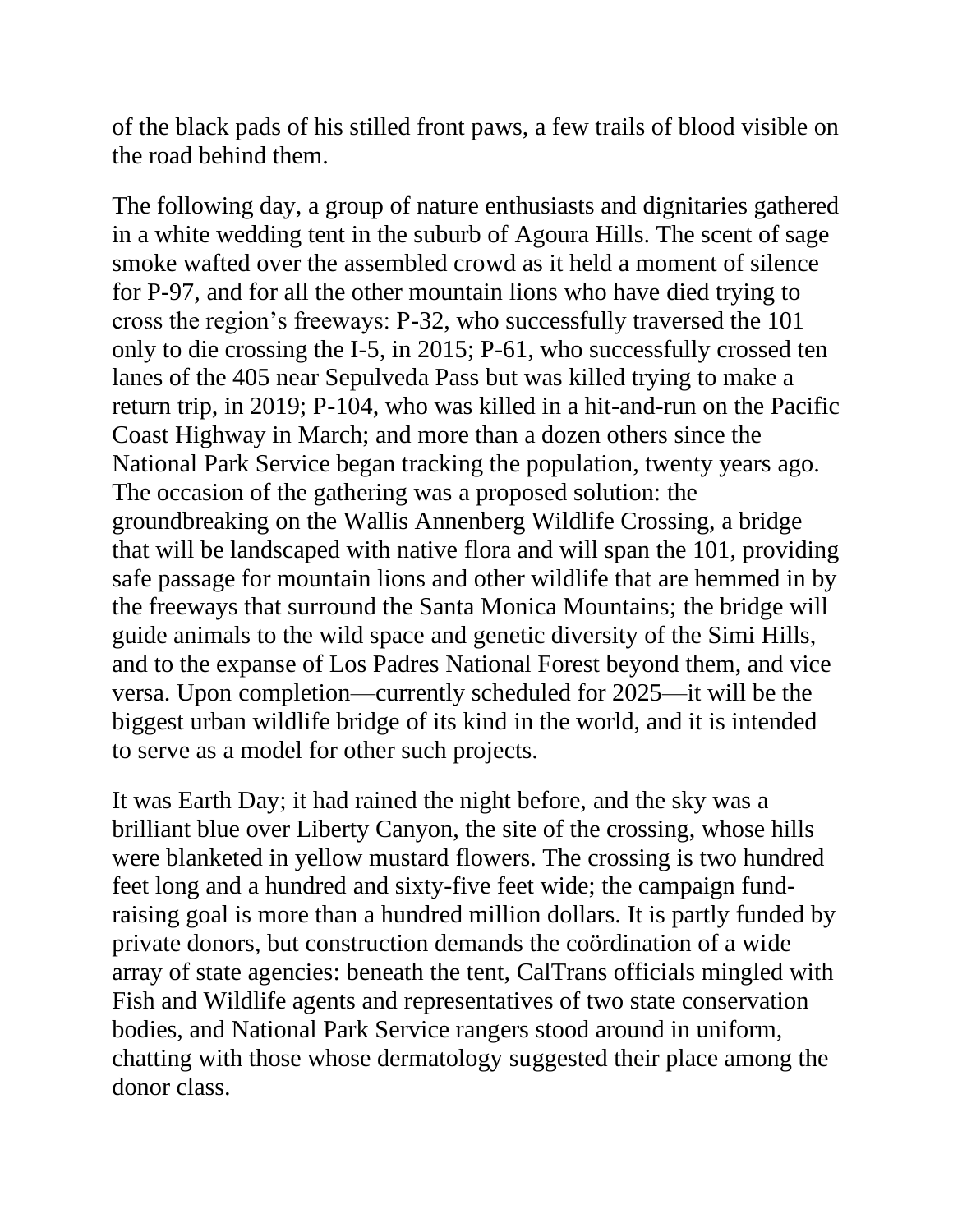The most famous mountain lion in Los Angeles is [P-22,](https://www.newyorker.com/tech/annals-of-technology/ballad-p22-mountain-lion-los-angeles) who was first caught on camera by a wildlife biologist in Griffith Park more than a decade ago. To get to the park from his likely birthplace, in the Santa Monica Mountains, P-22 successfully crossed the 405 and the 101, perilous passages that left him effectively marooned from his species by a ring of freeways. As Dana Goodyear [wrote](https://www.newyorker.com/magazine/2017/02/13/lions-of-los-angeles) in this magazine, in 2017, "A lion alone, P-22 is living out the classic science-fiction narrative of the protagonist who wakes up to discover that he is the last of his kind." Griffith Park is only a fraction of a mountain lion's normal territory, but the easy access to mule deer apparently made up for the lack of females. Shortly after he was first seen there, biologists fitted P-22 with a radio collar, which has indicated that he passed through the prime of life settled in his small patch of Los Angeles. During the past ten years, he has regularly surfaced around Griffith Park, startling neighbors, who invariably describe themselves taking a second glance at "a really big dog"; scaring contractors, like those who encountered him in the crawl space of a house in Los Feliz; almost certainly killing a koala bear at the Los Angeles Zoo; and appearing on camera in front of the Hollywood sign, in a shot captured by a *National Geographic* photographer (Steve Winter). On home-security cameras in certain parts of L.A., he is a fleeting and ghostly presence, padding past propane grills and leaping over fences. In March, witnesses saw him strolling through Silver Lake, the farthest south that he has been observed to roam. At twelve or thirteen years old, he is nearing the end of his natural life span, a celebrity but also a symbol of pathos.

If P-22 were more like us, he might take solace in his status as an influencer: since fund-raising for the wildlife crossing began, in 2014, he has been the face of the campaign. At the groundbreaking, visitors took photos next to P-22 cardboard cutouts and wore T-shirts that said "P-22 is my Homeboy." A rapper from Watts named Warren Dickson performed a song called "We are One." ("Have you ever heard the story / of P-22 and his journey? / Had to struggle just like me.") The master of ceremonies was Beth Pratt, a regional executive director at the National Wildlife Federation, who had led the effort to raise the ninety million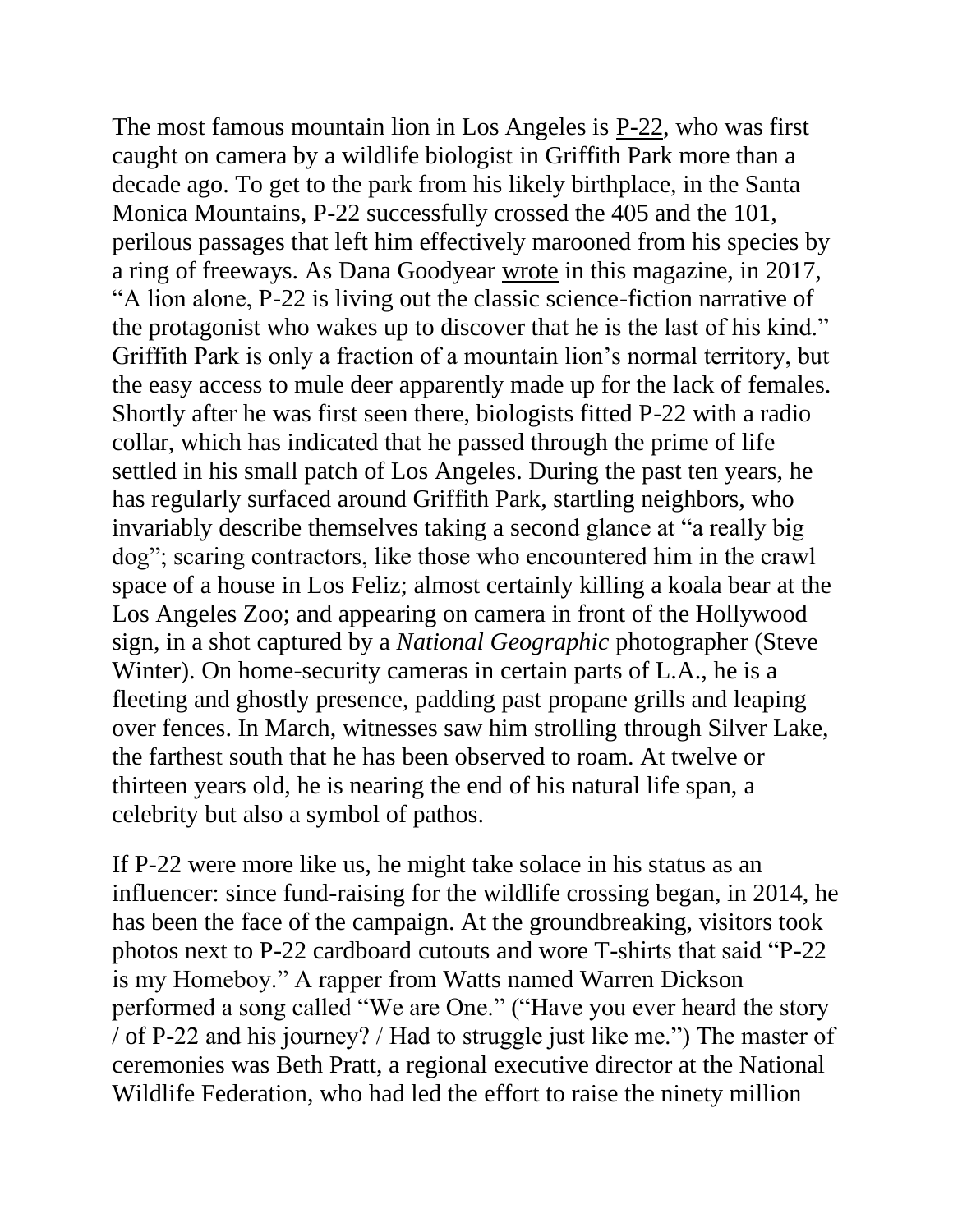dollars needed to build the crossing. (California is home not only to mountain lions but also about a quarter of the billionaires in America.) Since 2016, Pratt has undertaken an annual pilgrimage in which she has walked the fifty miles of P-22's journey wearing a radio collar, with a stuffed likeness of a mountain lion and a cardboard cutout of P-22 strapped to her back. (She used pedestrian bridges to cross the freeways.) She has a tattoo of P-22 on one arm and, for the big event on Earth Day, she wore an extraordinary blue sweater with his face looming over a pattern of cars, lanes of traffic, and the words "SAVE LA'S COUGARS."

It is possible to live in a city like New York and understand the destruction of the natural environment mostly in abstract terms. In Los Angeles, where [wildfires](https://www.newyorker.com/news/annals-of-a-warming-planet/the-west-coast-wildfires-are-apocalypse-again) rage, water use is being restricted, and the deaths of mountain lions make the news, such devastation feels nearer. The wildlife corridor represents more than forty years of conservation work, including decades of negotiations to acquire the land on either side of the highway. The site of the crossing has been designated as a critical choke point for wildlife since 1990, and biologists have used collars to track bobcats, coyotes, gray foxes, and mountain lions, in order to document the effects of low genetic diversity caused by highway barriers. Further research found that the genetic divide was not limited to large carnivores but included smaller animals, such as a bird called the wrentit and the western-fence lizard. In an area known for luxury homes in gated communities, the site of the bridge is the only sixteen hundred feet with protected land on both sides of the freeway.

Typically, human interventions to protect the movement of animals represent relatively modest concessions to development. Along a controversial railway line connecting the cities of Nairobi and Mombasa, in Kenya, a wildlife-migration corridor would have been cut off, were it not for six underpasses used by elephants and other fauna—although researchers have found that some animals, including hippos and giraffes, have avoided these passages. There are reindeer viaducts for grazing herds in Sweden; a forested bridge for colugos, pangolins, and nearly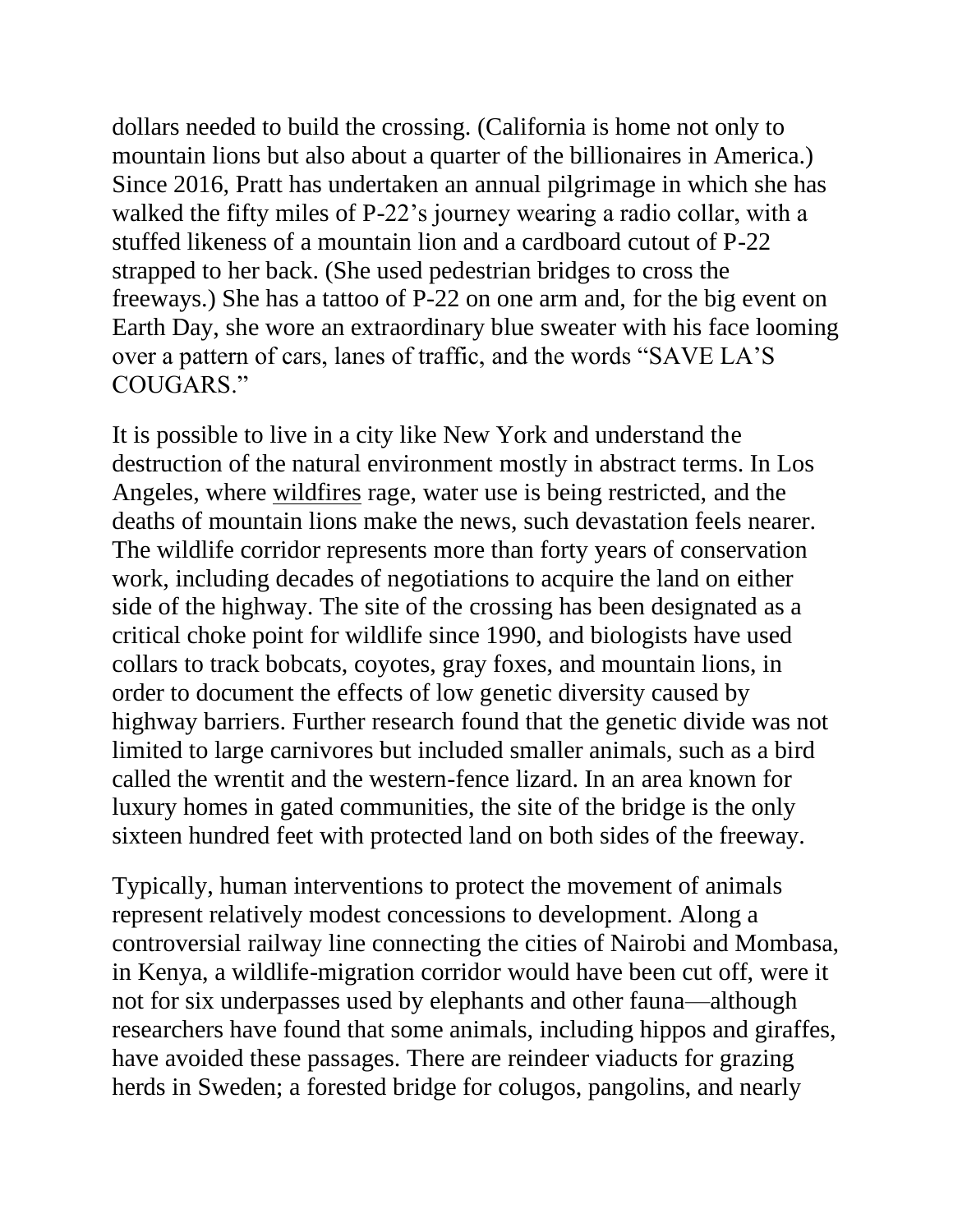seventy other species in Singapore; special lanes for turtles across Japanese rail lines; rope crossings for animals such as sugar gliders and possums in Australia; and a "highway" of flowers and green roofs for bees in Oslo, Norway. Perhaps the most extensive network of crossings in the world is in Banff National Park, in Alberta, Canada; it includes six overpasses, thirty-eight underpasses, and fencing to channel wildlife away from the road. At the time of its twentieth anniversary, in 2017, biologists had recorded more than two hundred thousand crossings by various animals, including lynx, beavers, and toads; since the network was installed, mortality rates from vehicle collisions for elk in the sections of the highway with crossings have become almost nonexistent.

Trappers Point, a crossing in Wyoming that rehabilitated the migration route of mule deer and pronghorn antelope, has two overpasses and six underpasses; in the first three years after it was built, animal collisions with vehicles in the area fell eighty per cent. Similar success was seen at crossings built in Colorado and Nevada, and now more are under way: in Washington State, more than twenty underpasses and overpasses will be built along I-90, to restore connection between the north and south Cascade Mountains. The federal government's 2021 Infrastructure Investment and Jobs Act includes three hundred and fifty million dollars to build wildlife crossings—mere pennies relative to the size of highway budgets, but an acknowledgment of the strategy's growing prominence. Collisions are often expensive enough to public-safety and highway agencies to justify the cost of mitigating them, even in the coldest and most anthropocentric terms: the Federal Highway Administration has estimated there are more than one million animal-vehicle collisions on American roads each year, and has calculated the total annual cost of the associated damage to add up to more than eight billion dollars.

Wildlife crossings, then, seem to be the rare environmental fix in which humans can accommodate animals without having to give up much in return. In Agoura Hills, the mood was all optimism. A single freeway crossing can only do so much; still, it was nice to have a reason not to be depressed, and the assembled crowd, wearing mountain-lion socks and